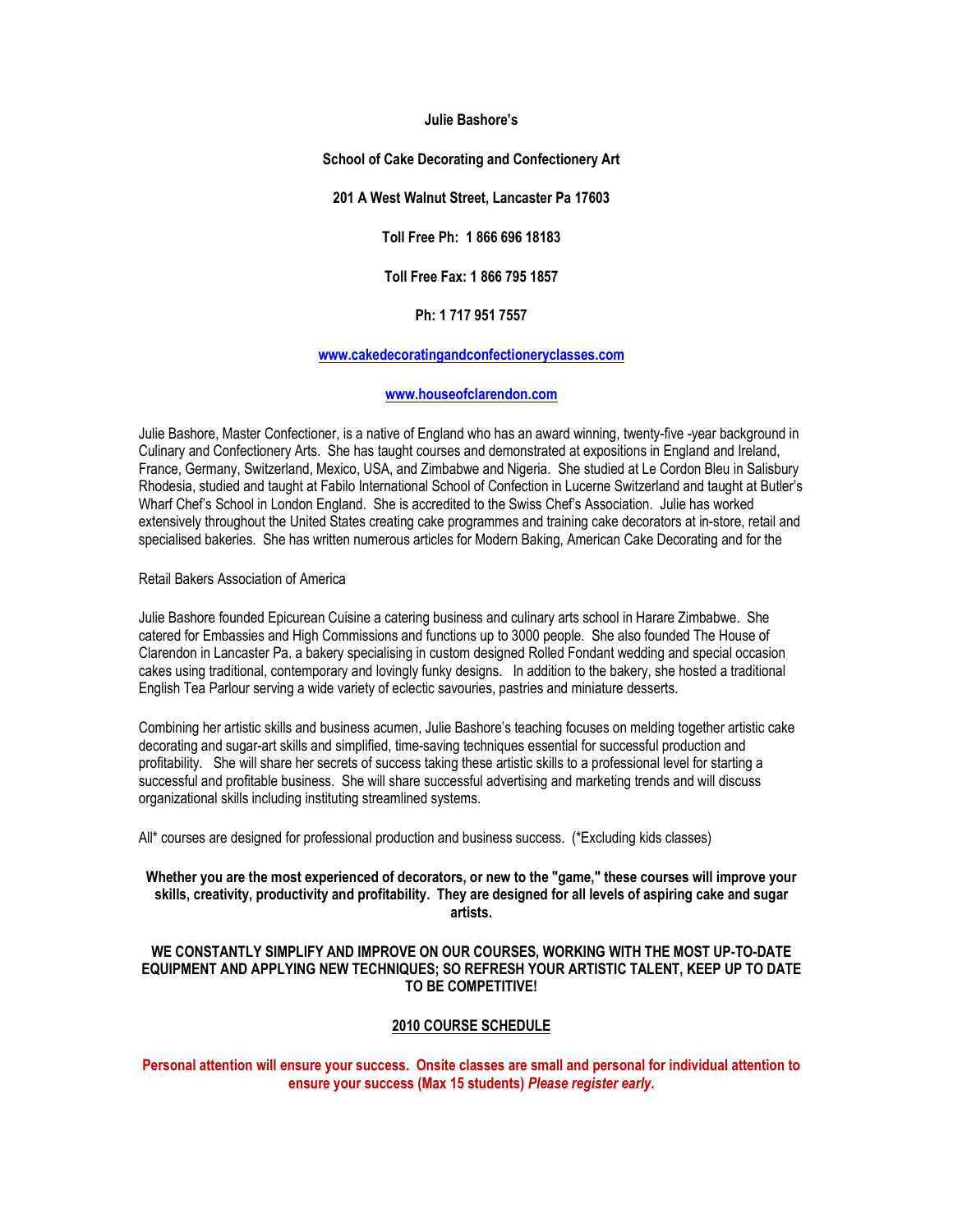# **Complimentary morning and afternoon tea & coffee/soda/bottled water & snacks will be provided.**

## **A complimentary** *delicious luncheon* **will be served daily.**

## *Please advise on registration if you are vegetarian*

# **(Children attending KIDS CAMP should bring a bagged lunch)**

## **CREATIVE WEDDING & SPECIAL OCCASION CAKES IN ROLLED FONDANT**

# **\*\*ALL TOOLS AND SUPPLIES WILL BE PROVIDED UNLESS SPECIFIED \*\***

**5 days course - 9.30 am–4.30 pm - Jan 04-08, Aug 9-13, Oct 18-22 Jan 3-7 2011**

#### **Registration Fee \$250 Tuition Fee \$695**

This exciting, intensive course will take you through efficiently covering cakes, to making swags, drapes and bows. Embossing, ruffles, lace and frills. New easy techniques in brush embroidery, side designs and crimping panels. Broderie Anglaise, double quilting, quick pearls, ribbon insertion, 3D stencilling, hand-moulded flowers and bas-relief.

Work to be done on both dummies and baked cakes. You will learn to stack a wedding cake stabilized to withstand long distance deliveries. Learn tricks-of-the-trade for starting or improving your own business to include advertising, marketing and pricing, incorporating systems, contracts, consultations, deliveries and customer services. **This course is suitable for the novice and experienced decorator.**

# \*\***STUDENTS TO PROVIDE THE FOLLOWING:**

- 1. 10" round x 4" high cake dummy and 12" round cake board
- 2. 10" square x 4" high cake dummy and a 12" square cake board.
- 3. 6" and 10" round x 4" high baked cakes covered with white butter-cream icing.
- 4. Above cakes to be placed on a firm 12" round cake board
- 5. 2 lbs. white butter-cream

Please advise if you with us to provide the dummies, boards, cakes and butter-cream at an additional cost:

Dummies and Boards - \$14.00 Cakes and Butter-cream - \$36.00

# **AMAZING SUGARVEIL - VERSATILE EDIBLE FABRIC, LACE AND VEILING**

# **3 day course**–**9.30 am - 4.30 pm** – **Feb 15-17, \*Jun 21-24, \*Sep 13-15**

#### *(\*Airbrush course follows on Friday***) Registration Fee \$125.00 Tuition Fee \$475.00**

Work with this amazingly versatile product. Sugarveil allows confectionery artists to create spectacular decorations and cake adornments; a definite enhancement to your wedding and special occasion cakes, desserts and tortes. Effortlessly create amazing lace, bows, flowers, ribbons, pearls, monograms, lace, string-work and so much more!

**Adorn your wedding cakes with sensational bridal trains to match the bridal gown, effortlessly made in Sugarveil!** And we will make fun seasonal decorations.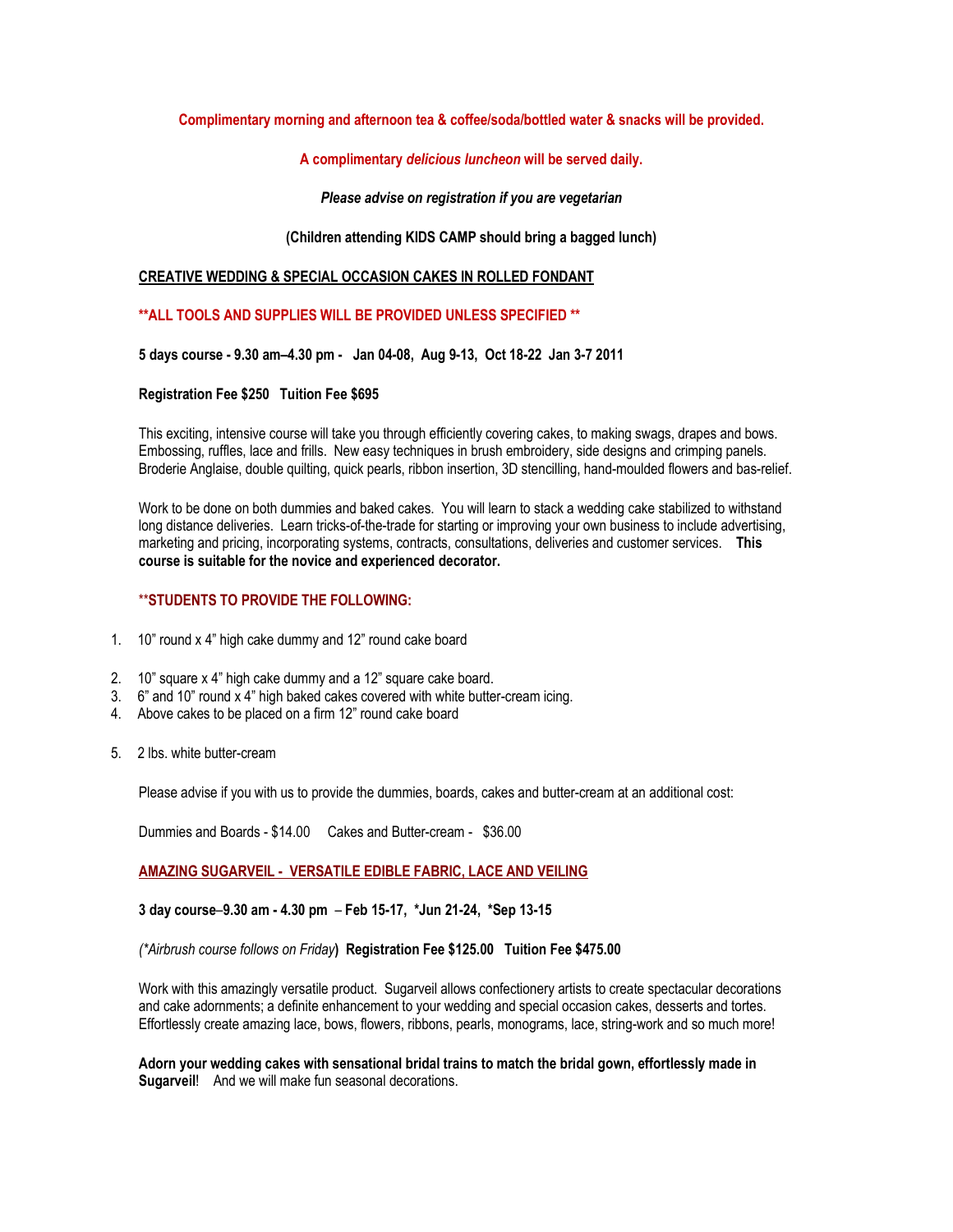## **THE CREATIVE ART OF AIRBRUSHING – 1 day course - 9.30 am-4.00 pm Mar 5 Jun 25 Sep 16**

#### **Registration Fee \$75 Tuition \$125**

#### *(Immediately follows Sugarveil course)*

Create a masterpiece, an edible canvas on rolled fondant. Use the newest, most innovative equipment on the market to easily create contemporary 3 D patterns, special effects with stencils, texturing and easy landscapes. Achieve the master's touch in minutes. Allow your creativity to flow through the airbrush onto your cakes. Amaze your customers!

## **3D SCULPTED NOVELTY CAKES – SEASONAL CREATIONS**

**4 day course 9.30 am-4.30 pm March 1- 4 \*Aug 23-26 \*(**Cocoa Painting Class follows) **Nov 2-4**

### **Registration Fee \$205 Tuition Fee \$685**

Customers love 3D sculpted cakes, a true display of creative cake artistry. Learn to create 3D sculpted cakes with stable supports, armatures and tricks of the trade to engineer three-dimensional cakes that withstand delivery and presentation. Sculpt, carve and assemble these cakes, then decorate with an artistic flair. Designs will be seasonal and guaranteed to create oohs and aahs!

**Students to bring 6 x ½ sheet cakes and 6, 10" x 4"cakes - If flying by air, please ship frozen cakes to school location. 201A West Walnut Street, Lancaster Pa 17603. We will freeze your cakes. Buttercream and additional cakes, all supports are included**

#### **COCOA PAINTING ON PASTILLAGE PLAQUES**

#### **1 Day class** – **Aug 27 - Registration Fee \$75 Tuition \$125**

This is an awesome technique in sepia colour to create portraits, animals and landscapes. Work with cocoa butter and cocoa to provide realistic pictures. This is an unusual and effective technique to add to your repertoire!

## **DELICATE GELATINE & GUM-PASTE FLOWERS - PASTILLAGE WEDDING FAVOURS**

#### **5 day Course – 9.30 am-4.30 pm Apr 26-30 Oct 4-8 Nov 2-6**

#### **Registration Fee \$205 Tuition Fee \$675**

Flower making can be so time-consuming. Learn the short cuts to produce these life-like flowers in **GUM PASTE and GELATINE**. I will share techniques that will save you hours of work, whilst producing exceptional botanical flowers and foliage. They will be brought to life with quick airbrushing and colour dusting techniques. Produce roses and carnations that are assembled on JELLY BEANS, seasonal flowers, leaves and foliage. Learn to make pulled flowers just using little scissors. Assemble a corsage and bouquet.

**MAKE PASTILLAGE DECORATIONS** with our own special recipe to create an assortment of Bridal Favours to charm your customers creating additional sales and revenues for your business.

## **FASCINATING ROYAL ICING TO MAKE FILIGREE AND LACE - FANCY LETTERING AND BORDERS, CAKE CARTOONING IN BUTTER-CREAM – ANIMAL MODELING IN FONDANT**

**3 Day course - 9.30-4.30 May 17-19 Registration Fee \$105 Tuition Fee \$475**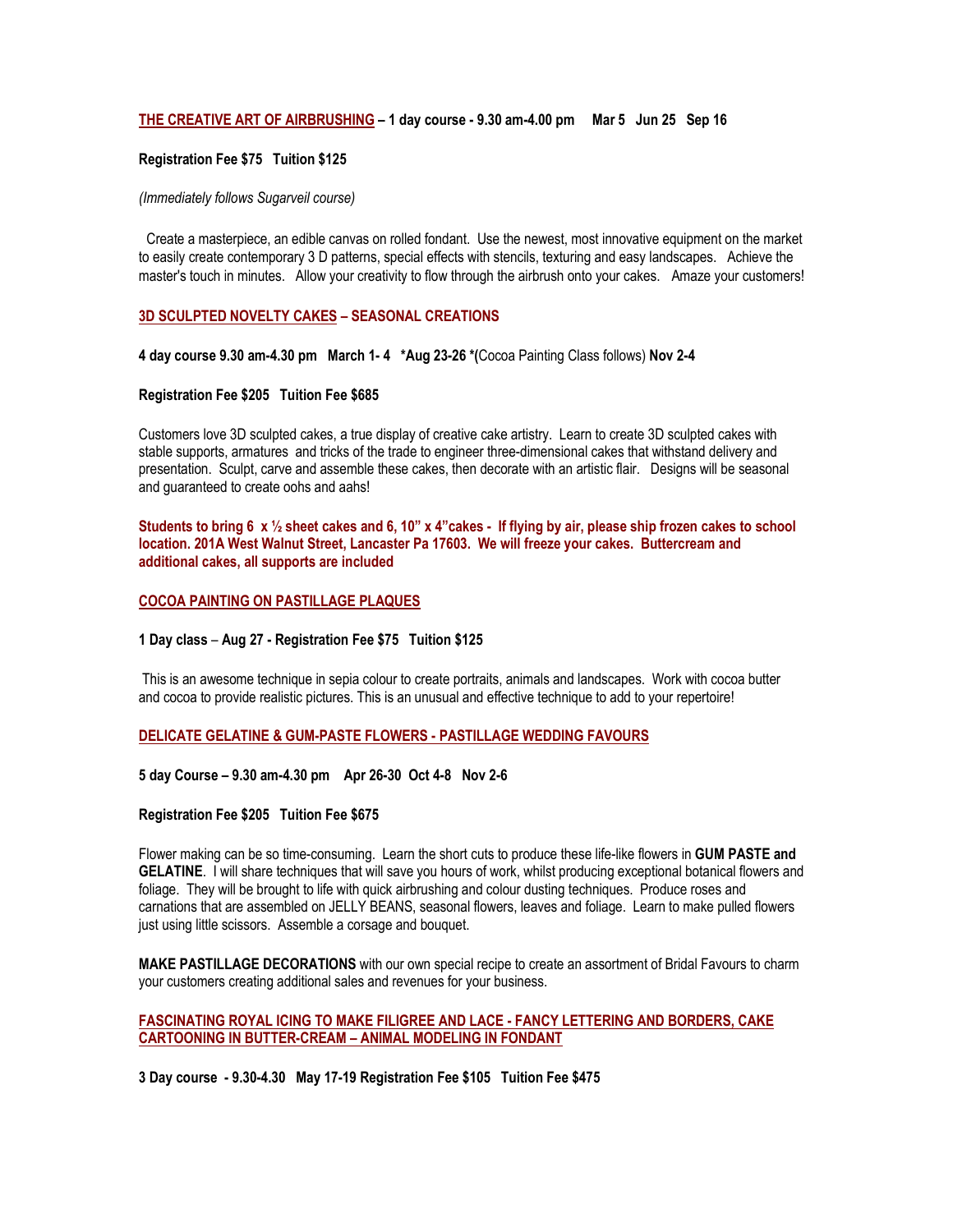Enhance your cakes with Oriental string work, Royal Iced Filigree and Lace. Built-up and graduated line piping, trellis piping, raised decorated lettering and monograms. Decorative piped borders, over-piping, dual piping, and pressure piping. Also take your butter-cream piping techniques to a new level to create comical dimensional pressure piped cartoon figures. These techniques are sure to please the man of the house and are a fun approach to children's cakes. It's quick and easy when you know how. Guaranteed to charm your customers. Model animals in fondant,

great for children's cakes…

# **KIDS CAMP – WORKSHOPS 19-23 July**

## **CAKE-CAMP FOR KIDS - 2 age groups 6-9 and 10-13**

# **July 9-13 Registration Fee \$50 Tuition Fee \$250**

This fun CAKE-CAMP for kids who are artistic and love to be creative. Your child will learn how to decorate cookies, cupcakes, candy treats and confections perfect for presentation at their own birthday parties or as creative gifts. This course will open their minds to creativity in food art. All supplies will be provided. Please bring a bagged lunch. Beverage and snacks will be provided.

# **2010 COURSE SCHEDULE BY MONTH see above for details:**

**JANUARY 4-8 Wedding and Special Occasion Cakes in Rolled Fondant**

# **FEBRUARY 15-17 Sugarveil**

**MARCH 1-4 3D cake sculpturing, 5th Airbrush, 8-12 Blown and Pulled Sugar**

**APRIL 26-30 Gelatine and Gum Paste Flowers and Wedding Favours**

**MAY 17-19 Royal Icing Filigree and Lace, Fancy Lettering and Borders, Cake Cartooning and**

**Animal Modelling in fondant**

**JUNE 21-24 Sugarveil 25th Airbrush**

**JULY 12-16 Blown and Pulled Sugar**

**19-23 KIDS CAKE CAMP**

**AUGUST 9-13 Wedding and Special Occasion Cakes in Rolled Fondant**

**23-26 3D Cake Sculpturing 27th Cocoa Painting**

**SEPTEMBER 13-15 Sugarveil 16th Airbrush 21-23 Royal Icing Filigree and Lace, Fancy Lettering and Borders, Animal modelling in fondant**

**OCTOBER 4-8 Gelatine and Gum Paste Flowers and Wedding Favours**

**18-22 Wedding and Special Occasion Cakes in Rolled Fondant**

**NOVEMBER 2-4 3D cake sculpturing (Christmas)**